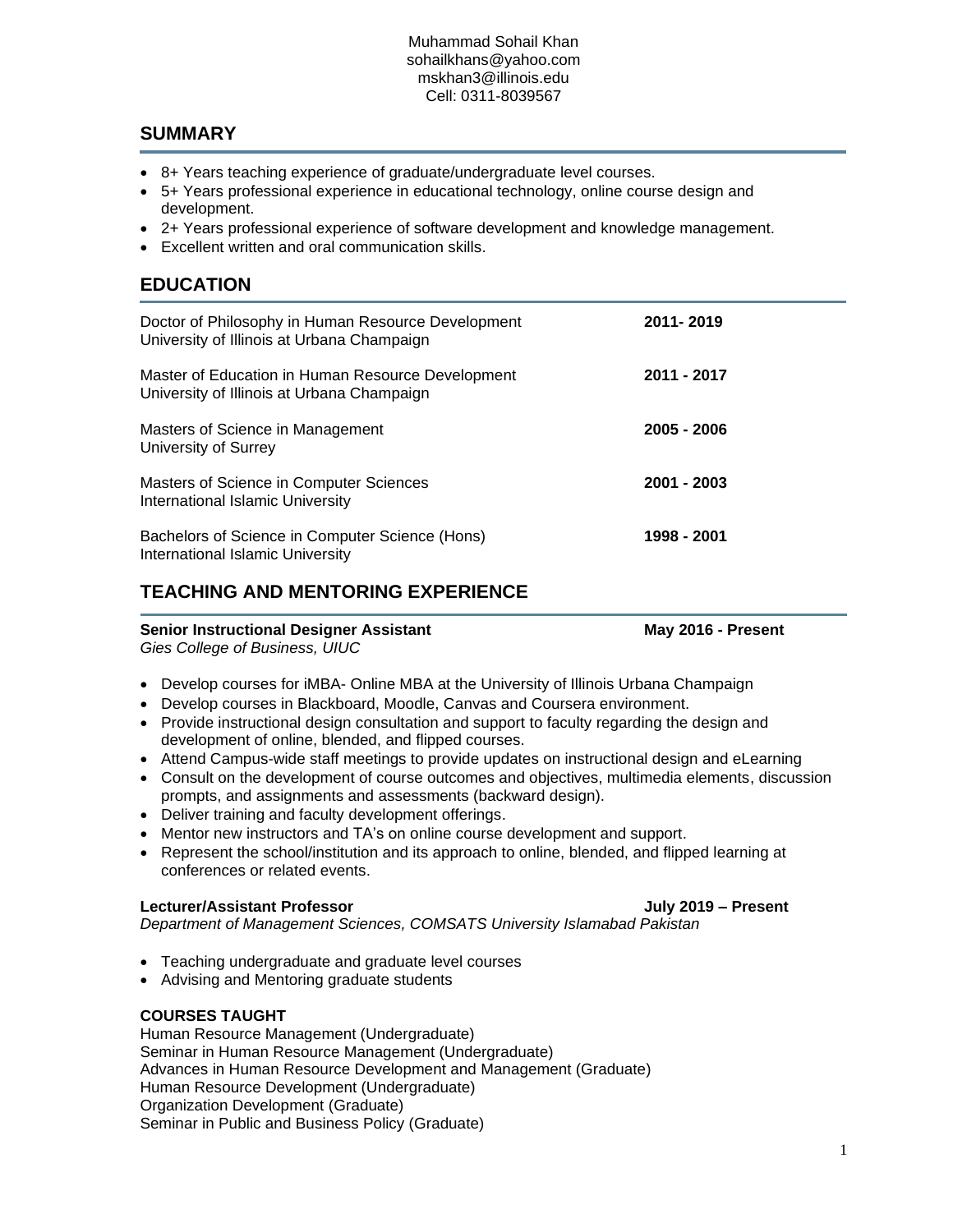# **TEACHING AND MENTORING EXPERIENCE CONTINUED**

### **Committee Member PhD Synopsis Defense Fall 2019:**

**Kamran Khan:** The Effect of Supervisor's Narcissism and Workplace Bullying on Employee's Silence and Job Wellbeing Behaviors

**Asifa Faiz:** Linking Organizational Misconducts (OM), Psychological Capital with Employee **Behaviors** 

# **Graduate Teaching Assistant Sept 2015 - Aug 2016**

*College of Fine and Applied Arts, UIUC*

- Provide instructional design consultation and support to faculty in the design and development of online, blended, and flipped courses.
- Consult on the development of course outcomes and objectives, multimedia elements, discussion prompts, and assignments and assessments (backward design).
- Deliver training and faculty development offerings which foster adoption of effective practices and educational technologies for online and digital course design and teaching.

# **Graduate Teaching Assistant Jan 2014 – May 2015**

*Department of Computer Science, UIUC*

- Developed course content, weekly assignments.
- Developed instructional modules of the course in a blended instruction format.
- Facilitated class discussions for a class of 300 students.
- Conducted weekly office hours to help students with the course work.
- Analyzed ethics and morality standards in recent professional practices.

# **Graduate Teaching Assistant Jan 2013 - May 2013**

*Civil and Environmental Engineering, UIUC*

- Supported faculty in the design and development of online, blended, and flipped courses
- Assist with lecture recording and editing recordings
- Conducted weekly office hours to help students
- Assist with special events such as group presentations and conferences

## **Lecturer/Assistant Professor Aug 2008 – Jan 2011**

*Department of Management Sciences, COMSATS University Islamabad Pakistan* 

- Teaching undergraduate and graduate level courses
- Developed course content, Weekly assignments and facilitate in class discussions
- Advising and Mentoring graduate students

# **COURSES TAUGHT**

Management Theory and Practice (Graduate) Organization Development (Undergraduate/Graduate) Organization Behavior (Undergraduate/Graduate) Principles of Human Resource Development (Undergraduate/Graduate) Advanced Human Resource Development (Graduate) Production and Operations Management (Undergraduate/Graduate)

**Adjunct Lecturer Jan 2009- Jan 2010** *Department of Management Sciences, National University of Modern Languages, Pakistan*

# **RESEARCH INTERESTS**

Training Transfer, Learning Transfer, Motivation To Learn, Organizational Commitment, Employees' Engagement, Talent Development Practices, Cross-Cultural Management Practices.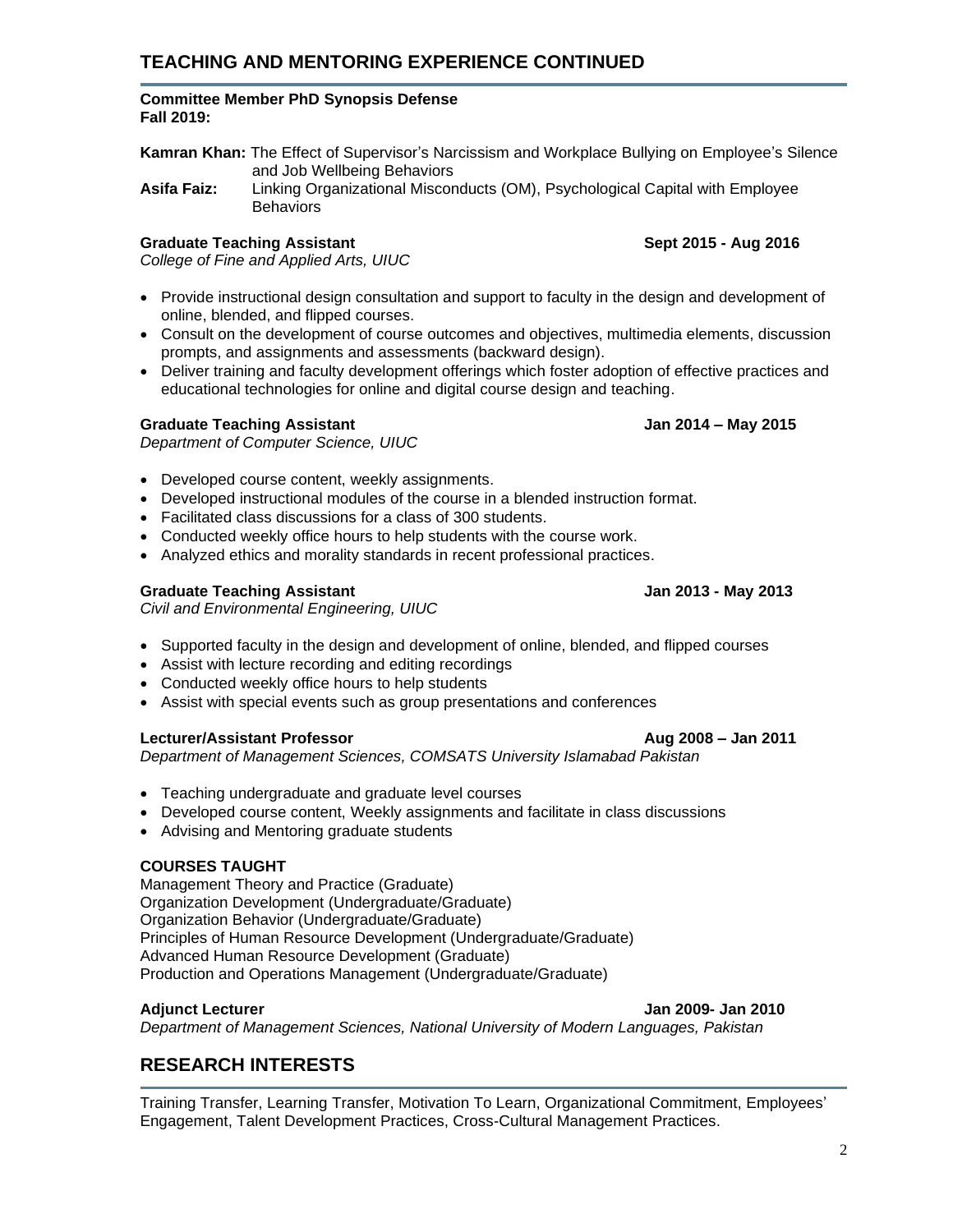**RESEARCH EXPERIENCE**

*Center for Innovation in Teaching and Learning* 

- Assisted with educational research projects; analyze survey and interview data to gain in-depth insights.
- Summarized and presented the literature on various topics related to educational policies and technology integration.
- Topics covered: project-based learning, service learning, competency based learning, internalization, intercultural competency, digital literacy etc.

### **Project Lead June 2015 - Aug 2015**

*Academy for Entrepreneurial Leadership, UIUC* 

- Project lead for a grant-funded research project (Kauffman Foundation) to inventory the current state of entrepreneurship education, both formal and informal, in more than 4,000 U.S. two- and four-year colleges and universities.
- Assisted in data collection from the websites and catalogs of colleges and universities (secondary research)
- Data Analysis: Content analysis to gain in-depth understanding.

*Illinois Business Consulting, UIUC*

- Consulting Projects
- Tasks performed: Secondary research, Project Lead, Industry Analysis, Client Advising.

### **Graduate Research Assistant Sept 2013 - Dec 2013**

*Department of Education Policy Organization & Leadership, UIUC* 

- Assisted with online educational research
- Summarized and presented the literature on various topics related to online educational research, online learning, instructional design.
- Topics covered: Augmentation, Millennial Generation, Community of Inquiry Framework, digital literacy.

### **Graduate Research Assistant Nov 2011 - Jan 2013**

*Department of Education Policy Organization & Leadership, UIUC* 

- Worked on the grant funded project from U. S. Department of Education.
- Assisted in data collection by utilizing CLASS instruments.
- Analyze survey and interview data to gain in-depth understanding.
- Topics covered: Bullying, Childhood development, Emotional support, Classroom organization, Instructional support etc.

# **PUBLICATIONS**

• Khilji, S. E., & **Khan, M. S**. (2018). One chance to make a global impact through local development: a review of Pakistan's national talent development policies. In Dirani,K. M., Nafukho, F. & Irby, B.(Eds.), Global Issues and Talent Development. Charlotte, NC: Information Age

• **Khan, M. S**, & Huang, W. (Under review). The Relationship between Training and Organizational Commitment: A Study of Talent Retention in Pakistan's Higher Education Sector. European Journal of Training and Development *(XX)*

• **Khan, M. S**, & Huang, W. (Under review). The Relationship Between Work place Climate Support and Organizational Commitment: A Mediating role of Training Transfer. Human Resource Development International *(XX)*

• **Khan, M. S**, & Huang, W. (Under review). The Relationship Between Work Environment Support and Organizational Commitment: The Moderating Role of Trainees' Characteristics and Mediating Role of Training Transfer: New Horizons in Adult Education and Human Resource Development *(XX)*

# **Project Lead Jan 2015 - May 2015**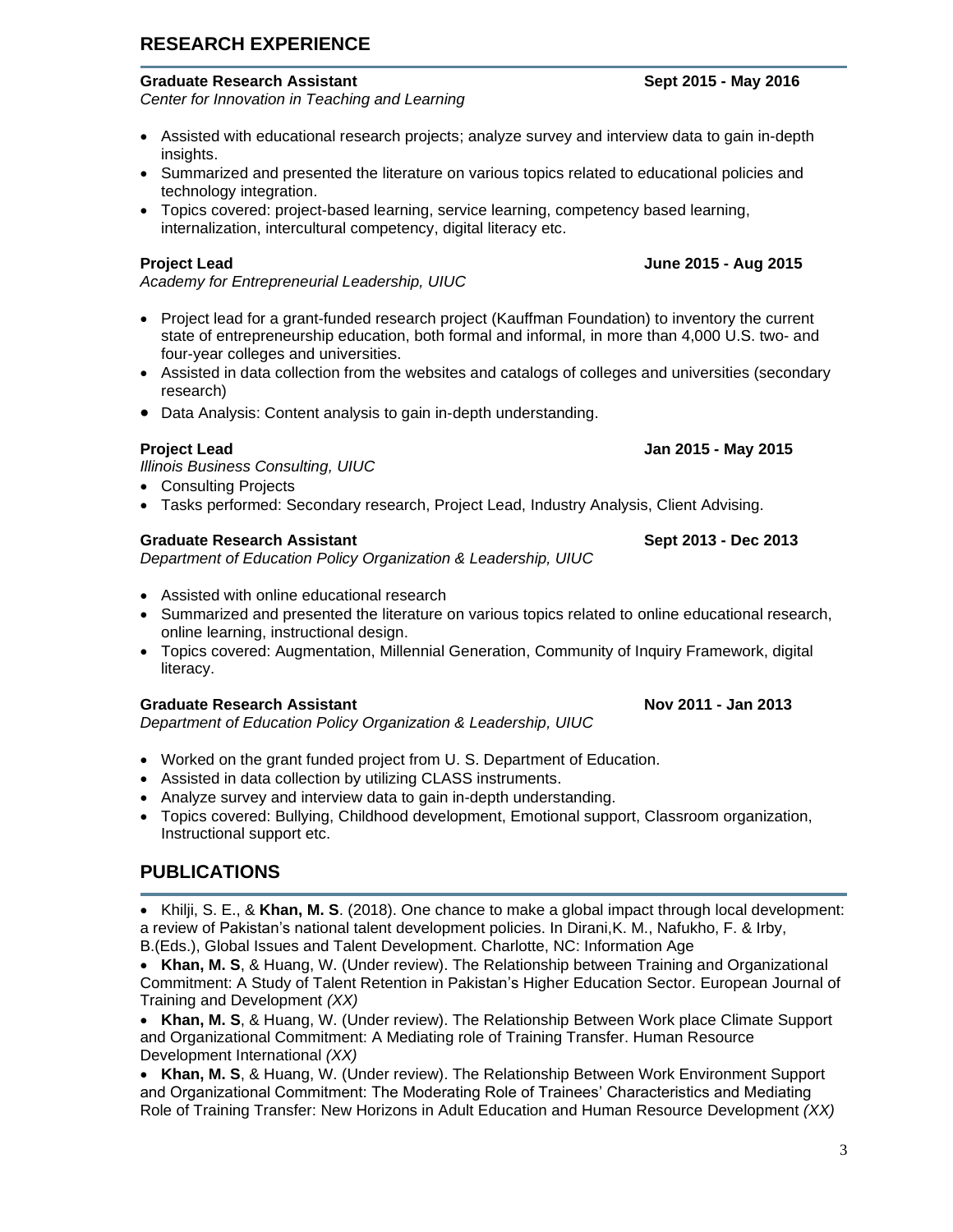# **PUBLICATIONS CONTINUED**

• **Khan, M. S**, & Huang, W. (Under review). The Relationship Between Work Environment Support and Organizational Commitment: The Moderating Role of Trainees' Characteristics and Mediating Role of Training Transfer: Journal of Vocational Education and Training *(XX)*

# **REFEREED CONFERENCE PRESENTATIONS**

• **Khan, M. S** and Huang, W (2019). Relationship between Work Environment Support for Training and Organizational Commitment: The Role of Mediating and Moderating Variables. In Minis & Johnson (Eds.) In CD-ROM Proceedings of the Academy of Human Resource Development International Research Conference in the America | Louisville, Kentucky

• **Tahir H, Khan, M. S** (2019). Expanding MOOCs for Training and Development Initiatives at Multiple Levels. In Minis & Johnson (Eds.) In CD-ROM Proceedings of the Academy of Human Resource Development International Research Conference in the America | Louisville, Kentucky

• **Khan, M. S** and Huang, W (2018). Relationship between Work Environment Support and Organizational Commitment: The Moderating Role of Trainees' Characteristics and Mediating Role of Training Transfer. In Park & Minnis (Eds.) In CD-ROM Proceedings of the Academy of Human Resource Development International Research Conference in the America | Richmond, Virginia

• **Khan, M. S** and Huang, W (2017). Relationship between Pre-Training Perceptions and Organizational Commitment in Public University of Pakistan. In Yawson & Park (Eds.) In CD-ROM Proceedings of the Academy of Human Resource Development International Research Conference in the America | San Antonio, Texas

• **Khan, M. S** (2016). Relationship between pre-training variables and organizational commitment: A study of Pakistan higher education sector. In Amayah & Yawson (Eds.) In CD-ROM Proceedings of the Academy of Human Resource Development International Research Conference in the Americas. Jacksonville, FL.

• **Khan, M. S** (2015). Relationship between training and organizational commitment. In Moats & Amayah (Eds.) In CD-ROM Proceedings of the Academy of Human Resource Development International Research Conference in the Americas. St. Louis, MO.

# **NON-REFEREED CONFERENCE PRESENTATIONS**

• **Khan, M. S** (2019). The efficacy of MOOCs in academic/non-academic institutions in LIFT Pakistan 2019 Islamabad.

# **SERVICE**

- Member Planning Committee to Facilitate E-Learning and E-Education Initiatives of Ministry of Education and Professional Training (July 2019-)
- Member NBEAC Team for Department of Management Sciences' involved in accreditation of a business or business related degree program (Sept 2019 -)
- Focal Person for Student Startup Business Center (SSBC) CUI Wah Campus (July 2019-)
- Member Scrutiny Committee for Result/Examination CUI Wah Campus (Dec 2019)
- Member for Department of Management Sciences CUI "The Researchers' Bhaytak" (Nov 2019)
- Member Planning Department of Management Sciences Business Competition Event (Oct 2019)

# **SERVICE CONTINUED**

- Reviewer for Conference in Americas (AHRD) 2019, 2017, 2016, 2015, 2014
- Reviewer for the College of Education Graduate Student Conference (UIUC) 2015, 2013.
- Member Planning of WAH Business School (WBS) Feasibility Report COMSATS University (Sept 2009 - Jan 2011)

# **PROFESSIONAL AFFILIATIONS**

- Academy of Human Resource Development (ahrd.org)
- Association for Talent Development (https://www.td.org)